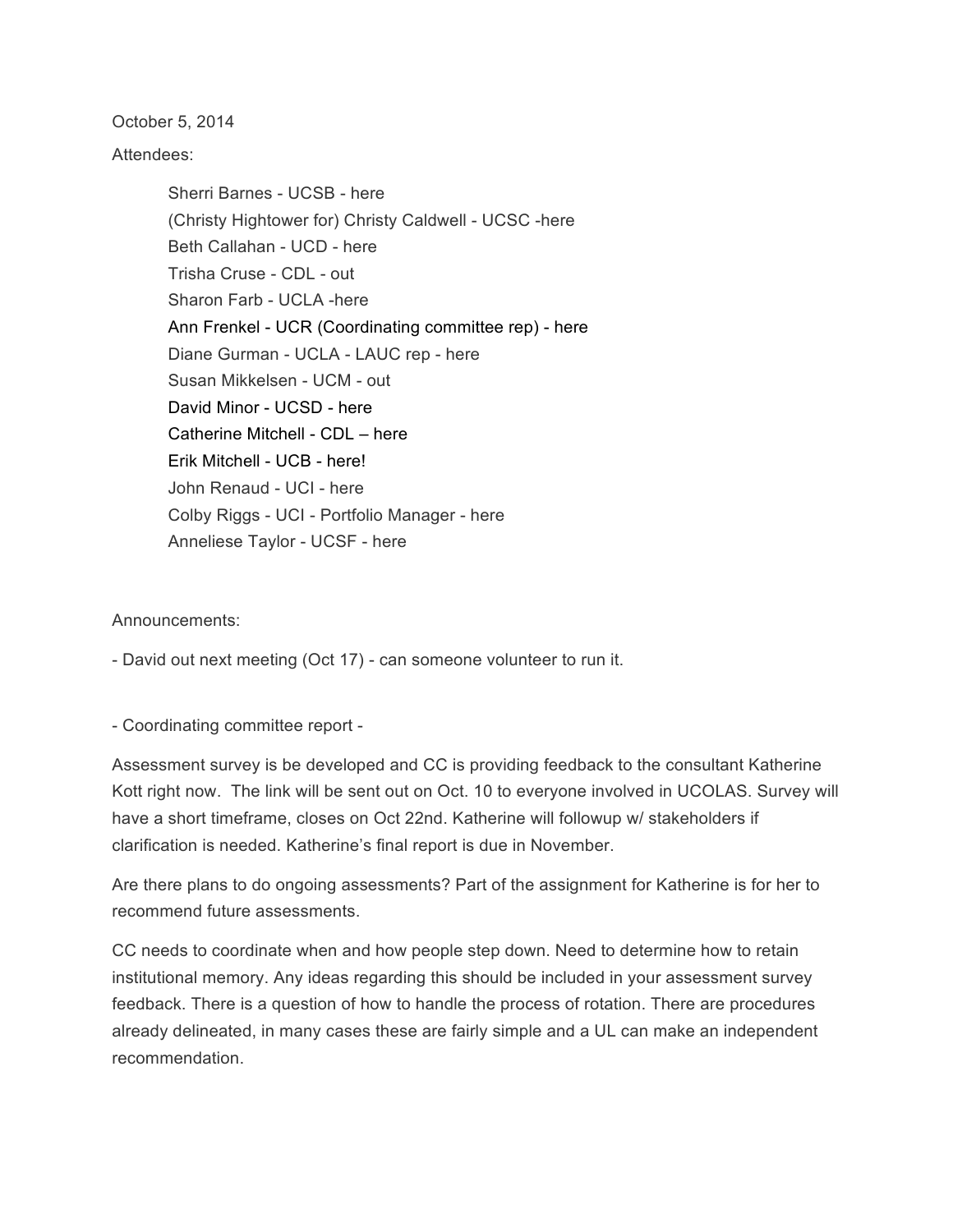Discussion topics:

- 1. Transformative Publishing Models Pilot Review Team: Preliminary report
	- a. Report sent to group on 9/30
	- b. Anneliese and Christy Hightower to present

i. Debrief & discussion: See document for team members :-) In 2005, first document released, update in 2008. List of criteria to evaluate what types of resources we'd want to invest in. One of the main drivers of the report was to collect the diverse information in the two docs to be in one place, and make it easy to refer to the information.

- 1. Define the scope, it has changed since the first document was produced. Broaden to scholarly communication in scope, beyond traditional publishing initiatives. Added a definition of scholarly communication, used ARL definition. Combined tables and date to make them more easily understood.
- 2. Put forward two major points that hope would be met by the models. Open access is no longer considered transformative, but there are good reasons to invest.
- 3. Criteria: looked at initial criteria in 2005 also those in 2008. Felt it necessary to repeat what is transformative. Not every instance evaluated needs to meet every point. Recognize there may be subjective opinions about meeting criteria, this is inevitable.
- 4. Economic feasibility: difficult questions and much discussion about this aspect, sticky topic. Group didn't feel comfortable putting thresholds on the factors.
- 5. Operations sustainability: realize we don't always have as much information as we would like
- 6. Note: indicators may appear in multiple criteria
- 7. Note: table is ordered by importance of criteria
- 8. Looking for feedback and input on what's been put together so far. Talking to SAGs and….

## ii. Questions

- 1. Information purposes: did group run current situations through the criteria. The committee is beginning to run through some instances, example: PeerJ.
- 2. Did group get a sense when working with 2005/2008 documents about what kind of meat needs to be behind these documents? What might be the best way to "enforce" these, how to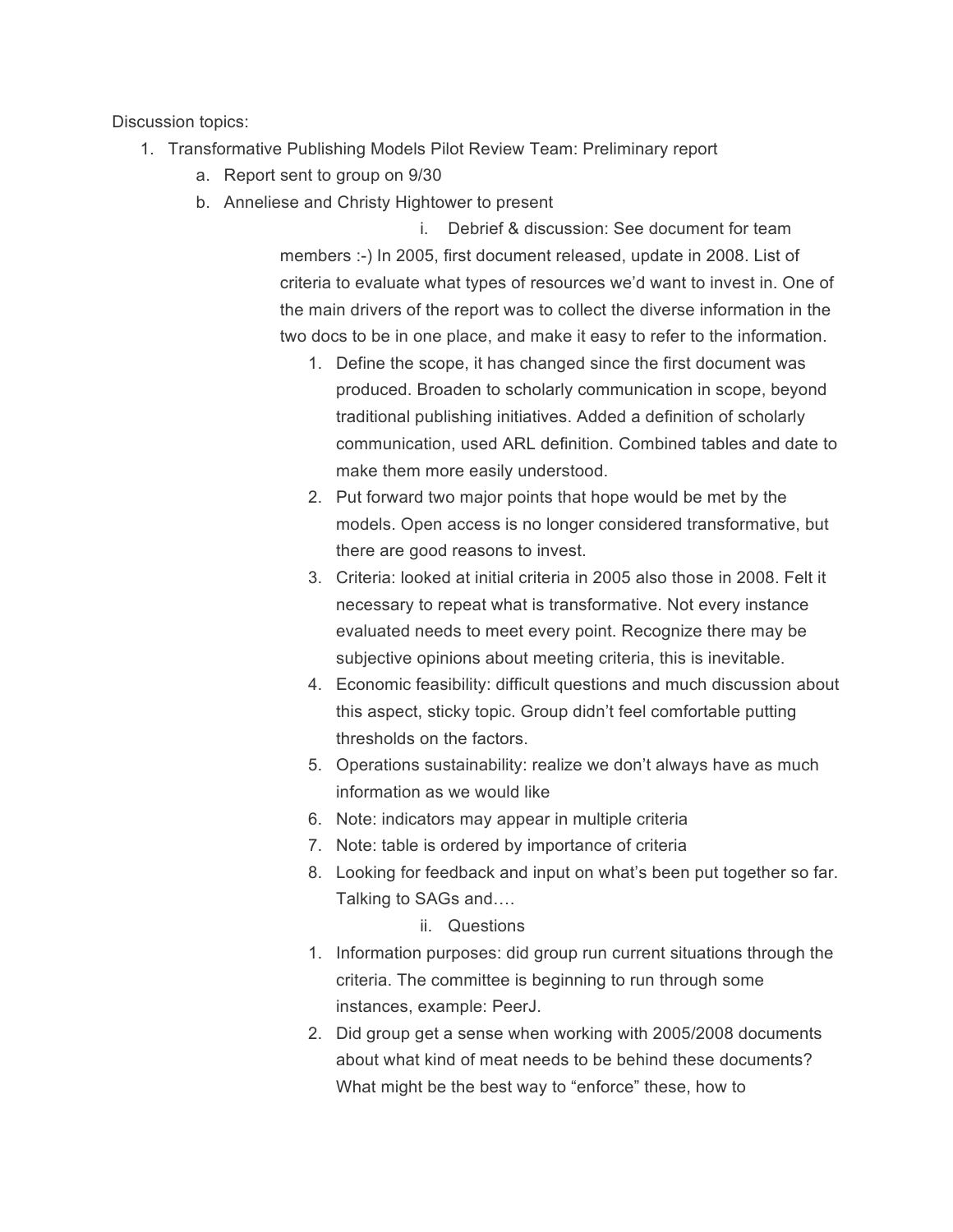operationalize? Part 2 of charge, more formally run current business models through the criteria & put forward recommendations. Not sure how enforceable this might be on the campuses in every instance. Group thinks making it easy to use would help people use it.

- 3. Scoring: seemed as though it would be difficult to obtain to a useful score
- 4. Feedback: good to know there was a reason for the order of the criteria, it would be useful to make this more widely known.
- 5. Discussion about the parts of transformative and how to implement/apply the criteria.
- 6. Discussion of some descriptive language: advocacy organization in place of library groups
- 7. There was a former criteria that was removed, non-profit status. No longer valid criteria or as important as it was in 2005.
	- a. Feedback: Might be as important but should be stated. Non-profits should get credit for doing it.
	- b. Business tax status is not felt to be a credible criteria based on how businesses operations publish
- 8. Have until Oct 17th to send feedback to Annaliese
- 9. . Group wants comments & feedback to incorporate into final report.
	- a. Will be an agenda item at next meeting.
	- b. No need to repeat what was said today. Annaliese will be on next call and will aggregate the comments.
- 10. Group would really like feedback on scope.
	- a. Feedback: where would publishers fit in?
- 2. OSC Update
	- a. The OSC workplan for 14/15.
		- i. Discussion
		- ii. Mid- Oct release of SAG1 academic year plan
	- b. Setup & highlights
- i. This is the work of OSC to identify areas of

engagement. Broad list & ambitious. Where does OCS have a role? Expect to collaborate with others. Provide scope statement under each category.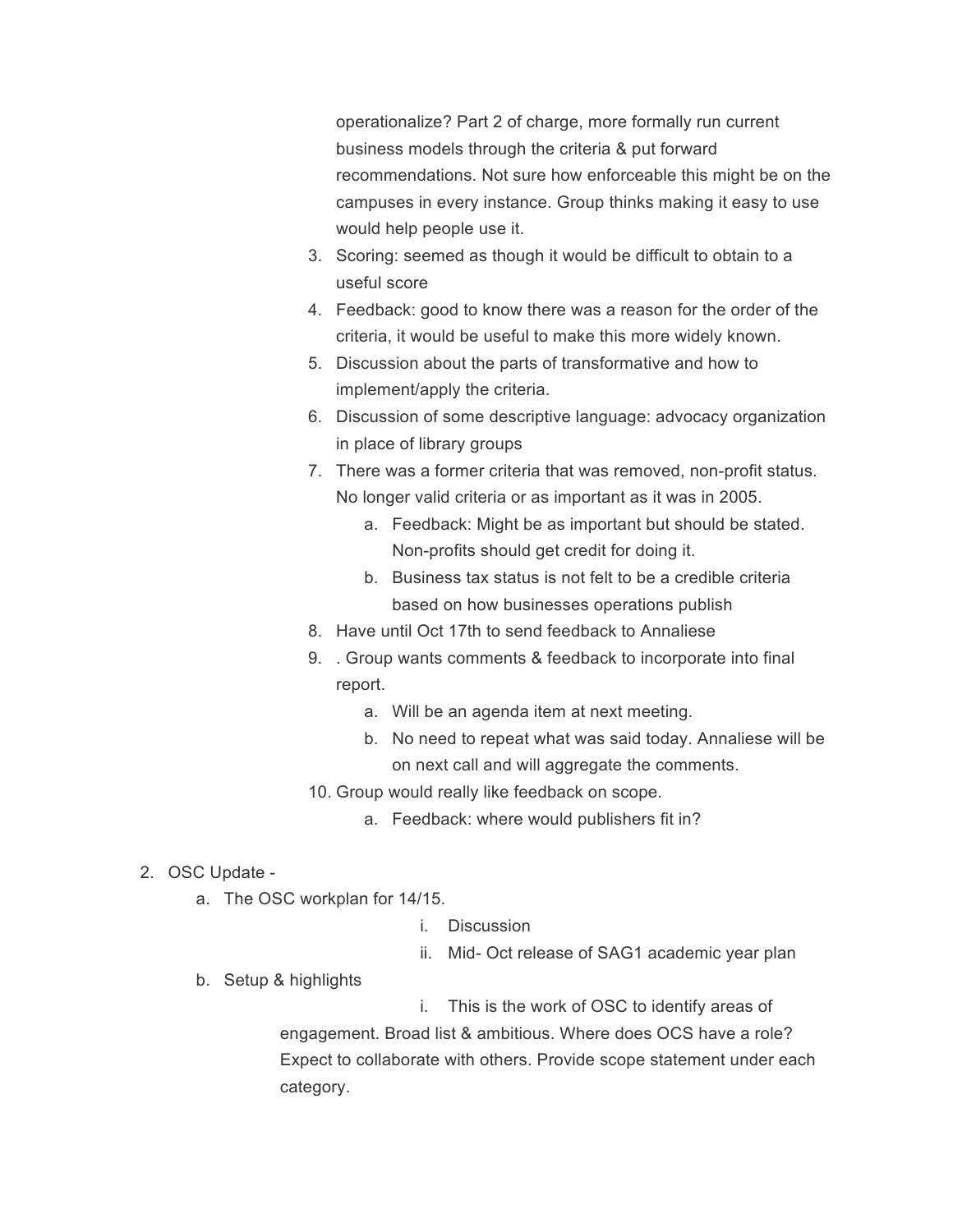- 1. Looking for feedback on scope. Would like a clear sense of overlap redundancy, collaboration, anything missed.
- 2. Exchange of workplan will benefit both, SAG1 has group gong to work on its workplan.

## ii. Comments

- 1. This is a work in progress, iterative. Let Catherine/Sharon know if there are questions about things in the workplan are articulated.
- 2. Section on ETDs what does this mean.
	- a. Working with grad divisions should be done in conjunction with campus.
	- b. This is something for CDL to do with all efforts on campus.
	- c. Idea was that certain things are/could be same across campuses. Are there things that would benefit people as they move across the campuses.
	- d. OSC gets involved when actions would benefit everyone across the campuses. OSC would work with in concert with campus contacts.
	- e. Initial discussion (on this and other items) could sit in SAG and SAG would decide if systemwide help needed, then bring in OSC to help
- 3. Nuance some of the ways things being talked about, trick to balance big ideas w/ too much granularity
- 4. If folks don't feel comfortable about items on list, could be removed from list
- 5. some topics have clear roles for several groups, there may be a need for a uber document that lays out the actions of the different groups, ie., SAG1 delineates their role
- 6. Licensing question: how does it fit into OSC? There is the CLS group and what is the relationship to OSC?
	- a. Highlight how people are working. Don't want to leave out how licensing impacts us, beyond acquisitions. There are a set of issues that policy & practical implications that involve copyright but go beyond. Ivy & group cannot do all that needs to be done. OSC can provide more resources to highlight issues in copyright.
	- b. What/where does OSC have an interest in topics that are already in discussion in other groups. Negotiation is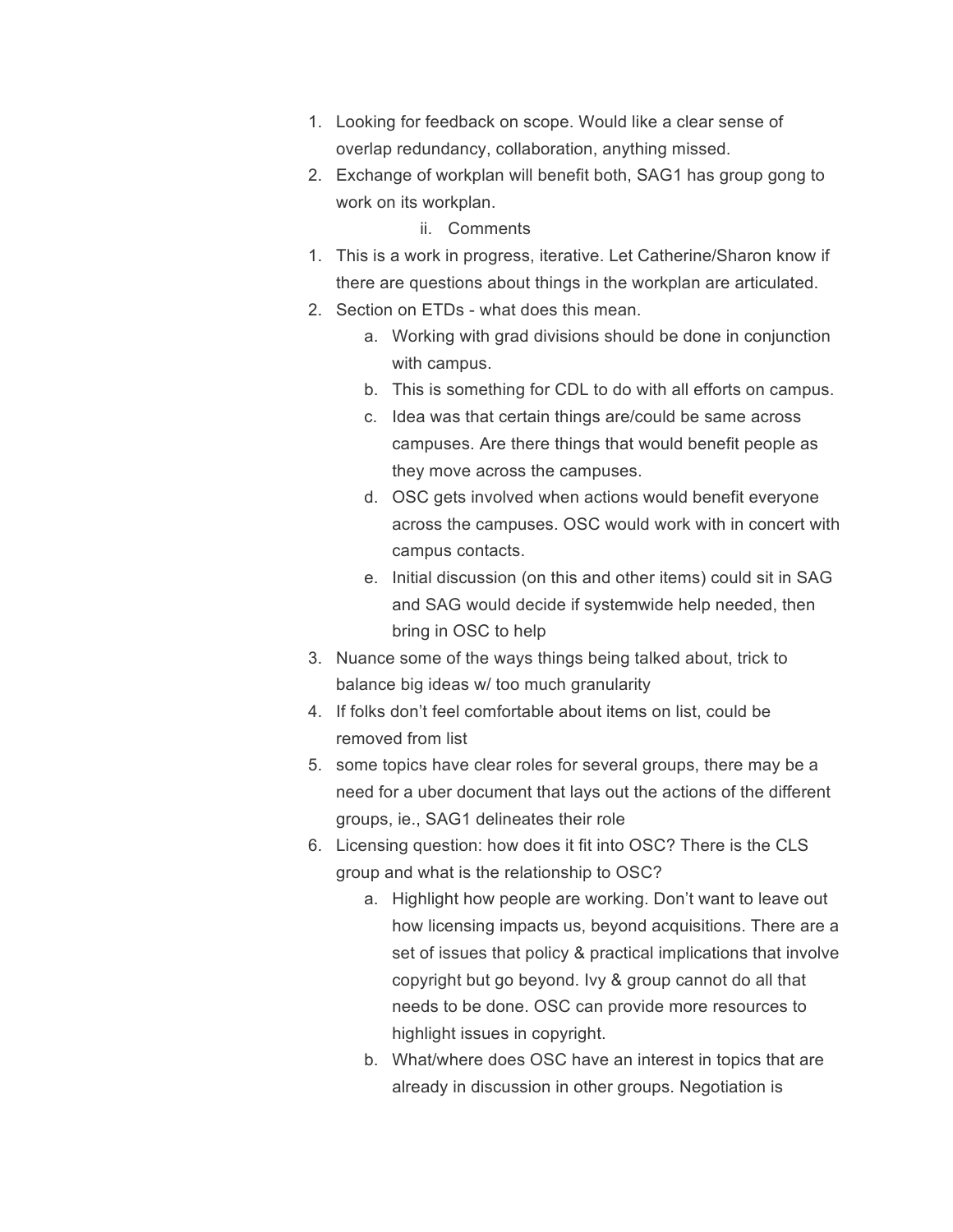probably not the best term to describe the work.

- c. No one group can get all the necessary work done.
- 7. Next steps
	- a. Comment/question: SAG1 subgroup (workplan) yes this group will be coming back with shared plan that lines up with our discussion today.
	- b. Process question: would Catherine want comments now or wait until edits complete.
		- i. any thoughts SAG1 has
		- ii. Next phase for document: will be discussed in UCOLAS, will have comments, reviewed in SLASIAC yesterday.
		- iii. If comments, please pass them along to Catherine. More iterations in the future but not endless revision. Hope to wrap up by end of Oct.
		- iv. We can take current document to use in discussion even if details change. Broad categories/view expressed by document seem comfortable.
		- v. Massive amount of work to be done, the more we figure how to cover the work and make progress is exciting.
- 3. Subgroup to work on SAG1 priorities and deliverables
	- a. Colby, Erik, Beth, Trisha, David
	- b. Schedule?
- i. Will be meeting ASAP
- ii. Information for review by SAG group by October

17th?

- c. Emails going back & forth about the best way to meet. Beth, Erik & Trisha at UCB, David & Colby will dial in for a face-to-face. Kicking around possible dates.
- d. We are a bit stalled because of full schedules. There is some urgency in view of OSC workplan. Meeting, perhaps the 15th, after 1:00.
- e. Erik sent everyone an email invitation to the SAG1 workplan update session, feel free to decline. Please join onsite or via bluejeans.
- 4. OA Policy implementation update
	- a. Catherine presented to SLASIAC yesterday.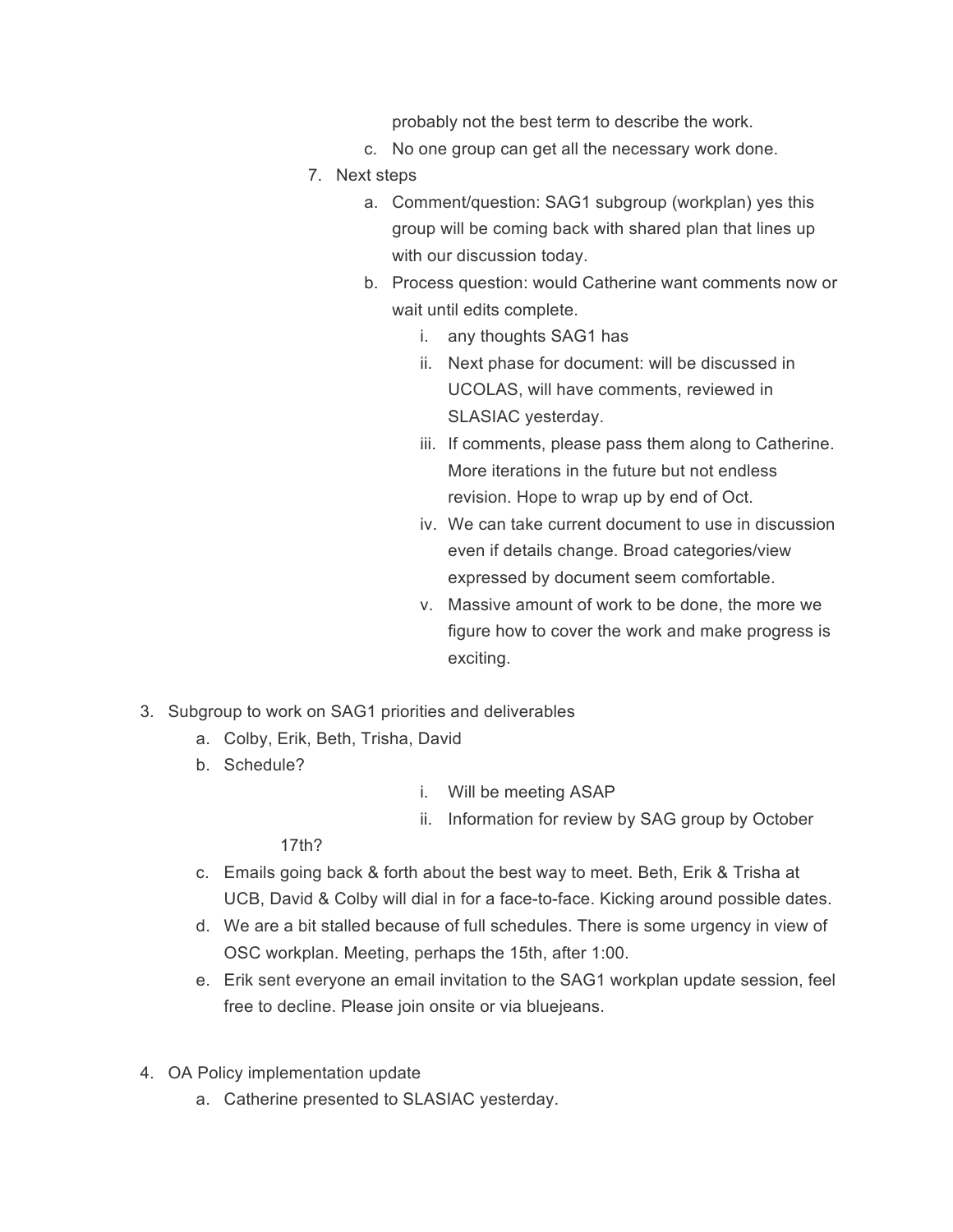i. Going to make harvester to first three campuses on Oct 20th, first day of OA week. Campuses might delay individual rollout based on their own plans.

ii. All additional campuses will be depositing as of Nov 1, manual deposit process until end of summer 2015.

## iii. Fun facts

- 1. 2042 manually deposited since July 2013 (faculty do not flock to manual deposit process)
- 2. of those deposited, they are viewed on avg 95 times each
- 3. 253 waivers processed since Jul 2013. 232 of these were from UCSF.
	- a. Nature is the publisher consistently requesting waivers
	- b. May do a study of waiver requests & publisher
- 4. harvester is up and running, now have 4066 records waiting to be claimed, represent corpus of work known for 5500 faculty in first 3 campuses.
	- a. Faculty do not know the articles are waiting to be claimed yet.
	- b. Trying to prepopulate records so faculty will see a full list of publications that can be accepted or rejected. for those articles that fall under policy, taken to workflow to deposit.
	- c. UCI (At least) is working on the outreach to happen before the faculty hear about this to make sure they understand what's going on and why their articles are showing up here.
	- d. there is quite a lot of on the ground communication that needs to be done, campuses are taking this on.
	- e. This is a labor intensive process. Only faculty are activated in the Elements database, not yet able to have proxy to load documents for faculty. UCSF hasn't mentioned capability of proxy help, cannot take on workload for faculty.
	- f. Not clear how to build in help for faculty into system, CDL is working on making interface user friendly (technical interface). Will need additional funding. Need to explore the social interface and how to make it happen.
	- g. Do not believe Scopus permanent funding was part of ask